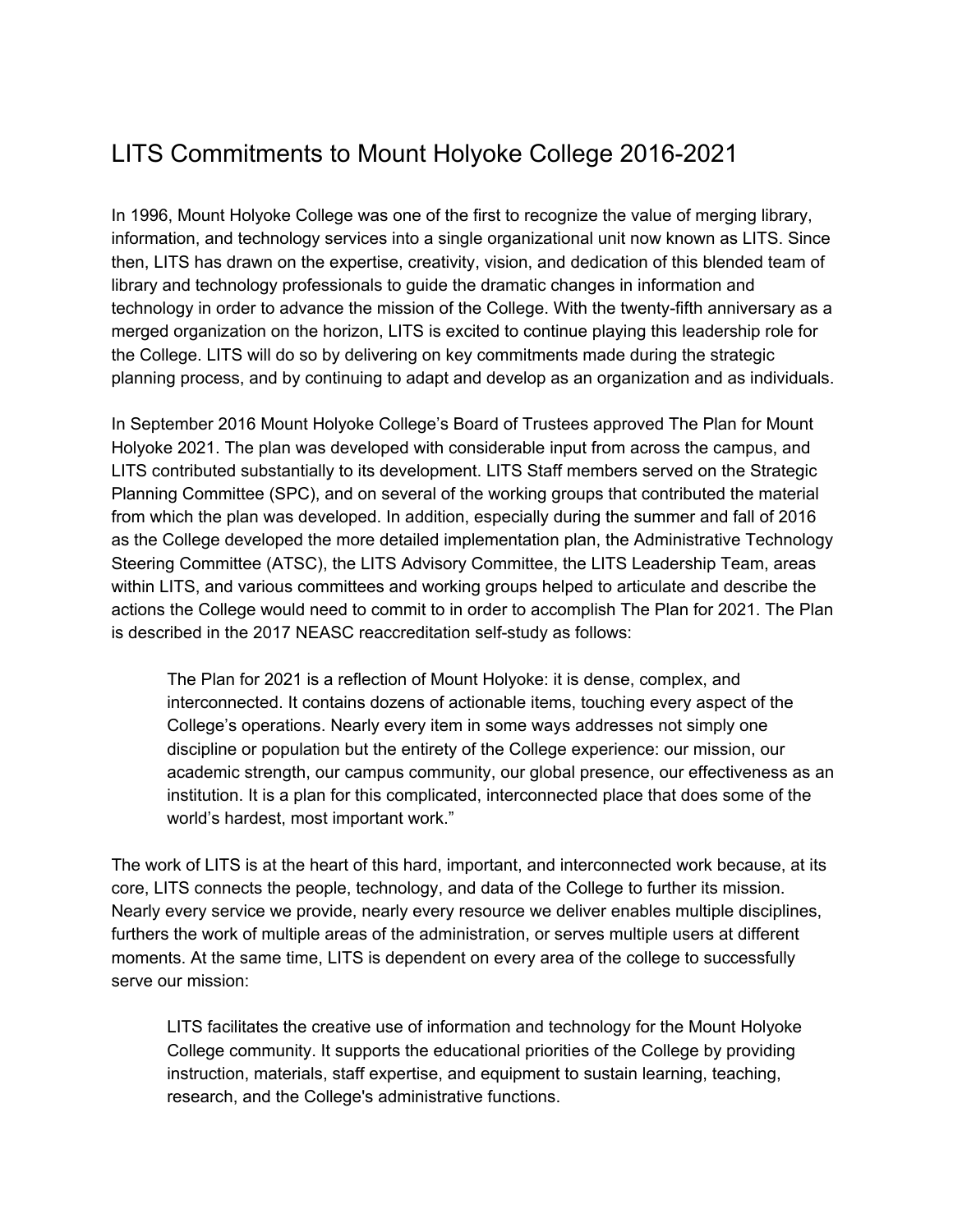In serving this mission LITS has a successful record of balancing three key imperatives that have helped it succeed in times of dramatic change: LITS is committed to being responsive to the community; to being well aligned with the changing needs of the College; and to striving for excellence through being informed by and engaged with the best that is happening beyond the campus. Balancing these three imperatives has been key to our success in serving and leading the campus through change. Continuing to develop our abilities in these three areas will allow us to most effectively advance the mission of the college and contribute to The Plan for 2021.

### Being responsive to the community:

LITS has a history of enlisting the considerable creativity, expertise, and insight that the faculty, students, and staff of Mount Holyoke bring to their work. This was expressed early in LITS' vision of "techno pedagogy" that tapped teams of faculty and students, with library and technology professionals to address curricular and pedagogical challenges as teams. LITS was early to adopt ethnographic methods of understanding faculty and students' use of the content, tools, and spaces of the library from their perspective. This effort is still reflected in the Ask LITS board, the use of flipcharts and whiteboards strategically placed, and the use of focus groups to collect authentic feedback to inform LITS' decisions: from furniture choices, to the placement of printers across campus. The commitment to engage the community to help us continually improve is also reflected in the growing ways in which LITS solicits feedback following services we provide, from interlibrary loan to the help desk. As we work with the College to advance The Plan for 2021, we will continue to build upon, develop, and rely on this responsive, user-centered approach.

Building on this user-centered approach, being responsive to the community, will mean continuing to develop the College's library, information, and technology environment to foster faculty innovation in teaching and learning, to foster student research and entrepreneurial engagement, and to encourage staff creativity, efficiency, and learning. We will do this by continuing to use multiple methods of connecting with and understanding the insights of the Mount Holyoke community through our regular MISO surveys, small-scale ethnographic studies, feedback forms for our service points, robust liaison relationships with faculty and students, collaborating and consulting with administrative departments, and through active engagement and participation in committees and other governance groups across campus. In short, we will continue to live up to the view expressed in a comment left by a patron on the Ask LITS board: LITS is the most responsive department on campus.

# To be aligned with the College:

Over the past twenty years LITS has been been well aligned with the strategic needs and priorities of the campus thanks to effective governance structures, active involvement of LITS staff in college wide committees and task forces, and especially LITS' engagement with and contributions to the strategic planning process. It is also well aligned thanks to the deep commitment of the staff who choose to join a team in service of a mission-driven institution.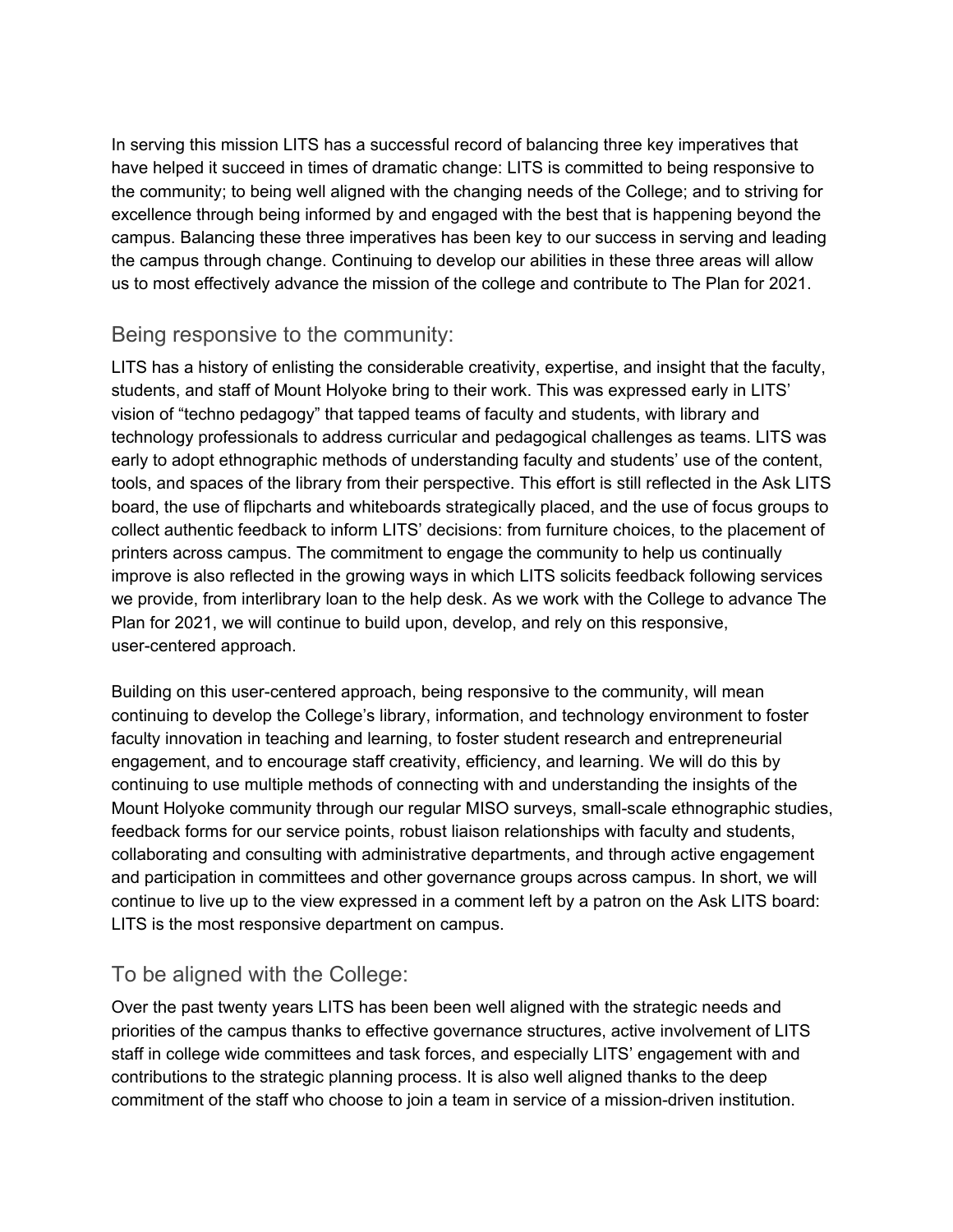Being aligned with the College means prioritizing those initiatives that best advance the mission and that best help to distinguish the College in a competitive environment.

LITS chose to develop this five year plan shortly after the College completed implementation of The Plan for 2021 as a way to ensure its plan is aligned. Yet, the College and LITS are operating in a time of dramatic change that will require adjustments to the specific commitments of the plan. As it has in the past, LITS will continue to rely on close, collaborative work with departments and committees, to set and commit to priorities for the institution as a whole and to make adjustments to the plan as outlined. The primary spaces for this work is through the LITS Advisory Committee and the Administrative Technology Steering Committee, but also through the many projects and working groups that guide individual efforts. Throughout, the guiding question will be how best to advance the mission and to distinguish the College.

### To strive for excellence:

As LITS continues to be responsive to the community and to align its efforts with the College's strategic directions, LITS will also continue to engage with the best that is happening beyond the campus, the sector, and our industry. The College and LITS have a long and successful history of tapping and contributing to initiatives with our Five College partners and peer institutions in the Oberlin Group, CLAC, and CLIR. Striving for excellence also means continuing to engage more broadly with the higher education sector through Educause, ALA, and the AAC&U, and with our vendors.

Striving for excellence means choosing to lead in those areas that are responsive to the community, best aligned with the mission of the College, and that distinguish it from its peers. Thus, for example, the College's mission includes the call "...to draw students from all backgrounds into an exceptionally diverse and inclusive learning community…", and The Plan identifies that "our strengths lie in the global diversity of our students...". LITS is a leader among our peers in the efforts to improve the accessibility of resources, tools, services, and spaces and that work will continue. We will now additionally commit to developing excellence in supporting diversity of race-ethnicity-nationality, gender-sexuality, and socio-economic background through training of our staff, recruiting and hiring, programming, and collaborations with partners at the College and beyond.

Striving for excellence also means learning from and adopting practices developed by others, or selecting less resource-intensive approaches for areas that are important but may not be as closely aligned with the mission or distinguish the College. This includes, for example, the collaboration with Amherst, Vassar, and Williams Colleges to tap a commercial service to meet shared and growing information security demands.

# The plan

"I have always found that plans are useless but planning is indispensable." Dwight D. Eisenhower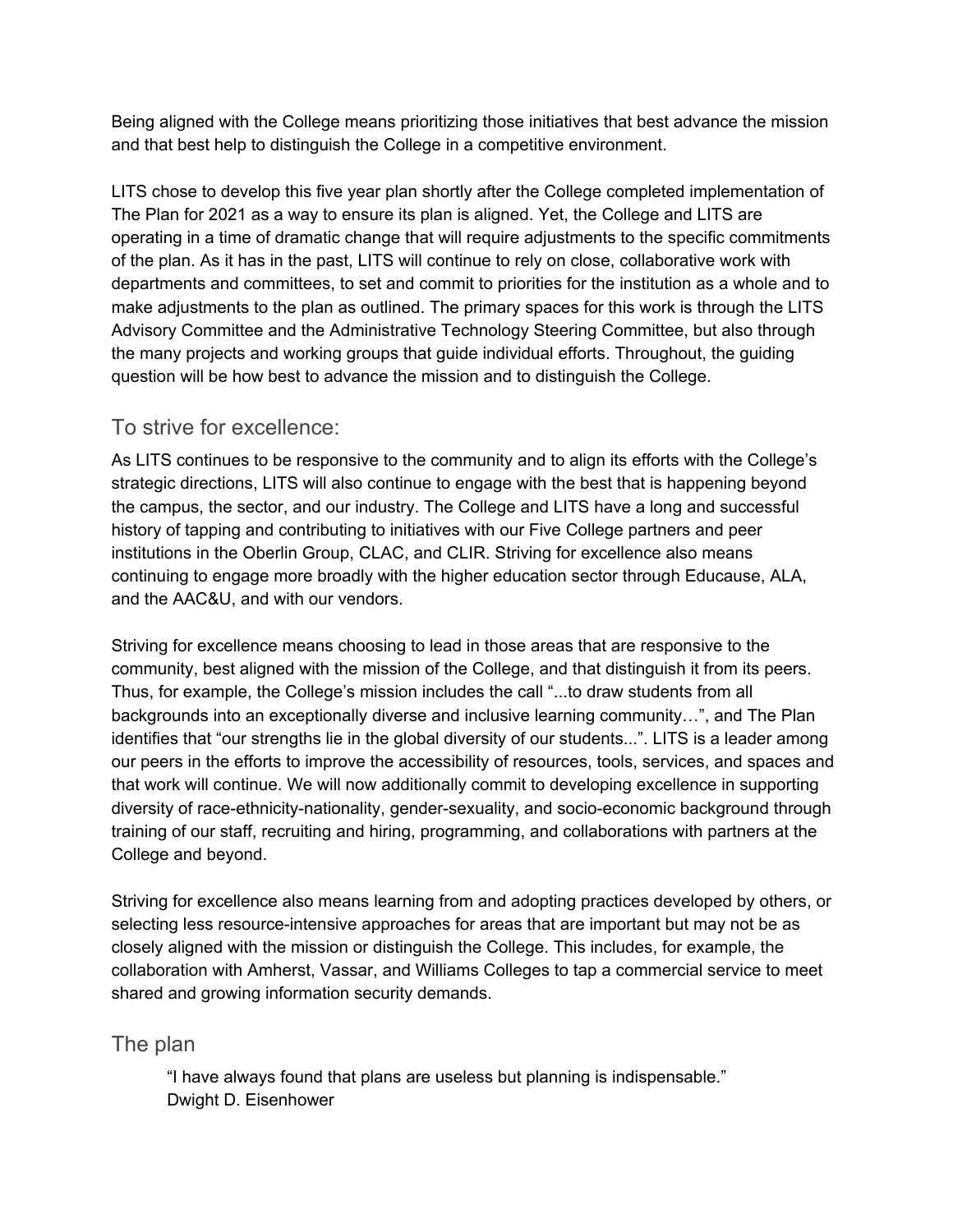Responsiveness, alignment, and excellence will guide our work going forward. LITS, like many organizations navigating the dramatic pace of technological change, has increasingly been embracing an Agile approach to projects, and managing change. Core to this approach is the concept of iterative development: as much as possible, we will break the work into smaller phases that allow for frequent review and feedback, and assess what the appropriate next iterations should be. This will allow us to adjust the work to ensure we are indeed delivering the value needed by the institution without over-investing in any one area. It also allows for greater responsiveness to feedback from the community, and allows us to adjust projects to better align phases with changing needs of the College and with developments elsewhere.

The College's strategic planning process and planning work within LITS have identified many broad commitments that LITS has made for the next five years. We have organized these below according to the major services and areas of leadership that LITS provides to the College.

Going forward, the framework below will serve as the scaffolding for our annual plans and commitments. The annual review will include more specific projects and goals to advance elements of the plan in each fiscal year. At the same time, recognizing that we live in a time of dramatic change, we will update and clarify areas where changes in the conditions require us to alter course. The framework and commitments below represent a snapshot based on the considerable work of many across the College including the CPC, SPC, ATSC, LITS Advisory Committee, LITS staff and leadership as of FY17.

LITS looks forward to completing the first quarter-century of leadership by continuing to build on LITS responsiveness, alignment, and continual striving for excellence. It also is especially eager to contribute its substantial share to The Plan for 2021 meeting the objectives to "sustain and renew the academic program, the College, and its campus environment, while further strengthening opportunities for personal and professional growth for students, faculty, and staff."

Over the course of the five years covered by the plan LITS will publish annual commitments for each coming fiscal year, and accomplishments at the conclusion of each year:

- LITS FY17 [Accomplishments](https://www.mtholyoke.edu/sites/default/files/lits/docs/LITS_FY17_Accomplishments.pdf)
- LITS FY18 [Commitments](https://www.mtholyoke.edu/sites/default/files/lits/docs/LITSFY18CommitmentstoMHC.pdf)

#### LITS 2016-2017 Commitments:

- Administrative Applications: Manage and support a modern administrative application environment that provides an excellent user experience for all constituencies of the college, promotes efficient business processes, and facilitate effective and appropriate data sharing within and across divisions.
	- Partner with offices to review business processes and perform needs analyses.
	- Work with administrative offices and key stakeholders to identify and procure solutions to address technology needs not met by existing platforms.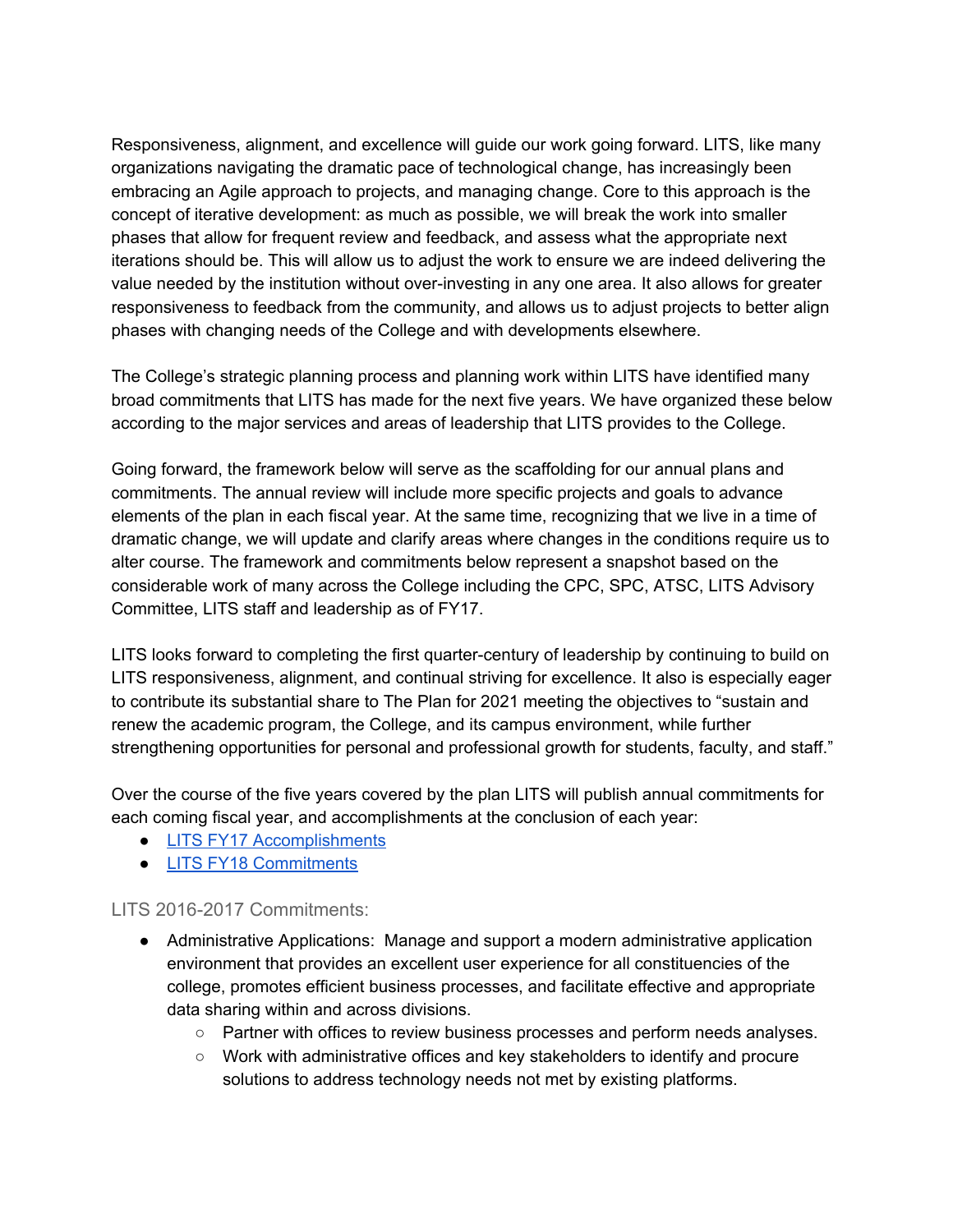- When commercial solutions are not practical, or the need is highly specialized and aligns with the mission of the college, work with offices to develop custom solutions.
- Through a process of continuous and incremental improvement, update and modernize solutions the College already owns.
- Lead and coordinate the implementation and rollout of on-premise and SaaS platforms and services.
- Provide the Identity and access management foundation for ensuring the security of mission critical applications and services.
- Develop, build and maintain centralized repositories of data managed by the college's core administrative systems.
- Plan for the future: Research and determine best path to modernize core systems of record for the college.
- Computer and Information Security: Improve and extend information security and privacy protections for the community through a systematic and risk-based information security program. Develop a culture of shared responsibility for information security through awareness training and enhanced support for user facing tools and technology.
	- Implement roadmap set forth by the managed Information Security Officer program.
	- Invest in next generation identity management tools and processes to help ensure the security of the community, ease of access, more personalized experience, and efficient management for all Mount Holyoke community members.
- Consulting and Training: Coordinate and provide training to develop the skills of faculty and staff to make effective use of information and technology. Provide expert consultation to individuals and departments to identify ways information and technology can best be tapped to advance teaching, learning, research, and administrative goals.
	- Contribute to college-wide on-boarding for new- and continual development of existing staff and faculty.
	- Coordinate and manage enterprise-scale IT projects and initiatives.
	- Partner with PaGE to develop services targeted to graduate programs.
	- Extend digital asset management (DAM) support across the College.
	- Continue to improve accessibility of the electronic information technology environment for all community members.
- Equipment Lending: Provide broad and equitable loan access to state-of-the-art technology equipment for computing, storage, audiovisual and video applications and provide robust training and support in its use.
	- Review circulation and laptop pool distributions and configurations in light of coming virtualization technology to determine how best to allow more flexible access to more software to more students for longer periods of time.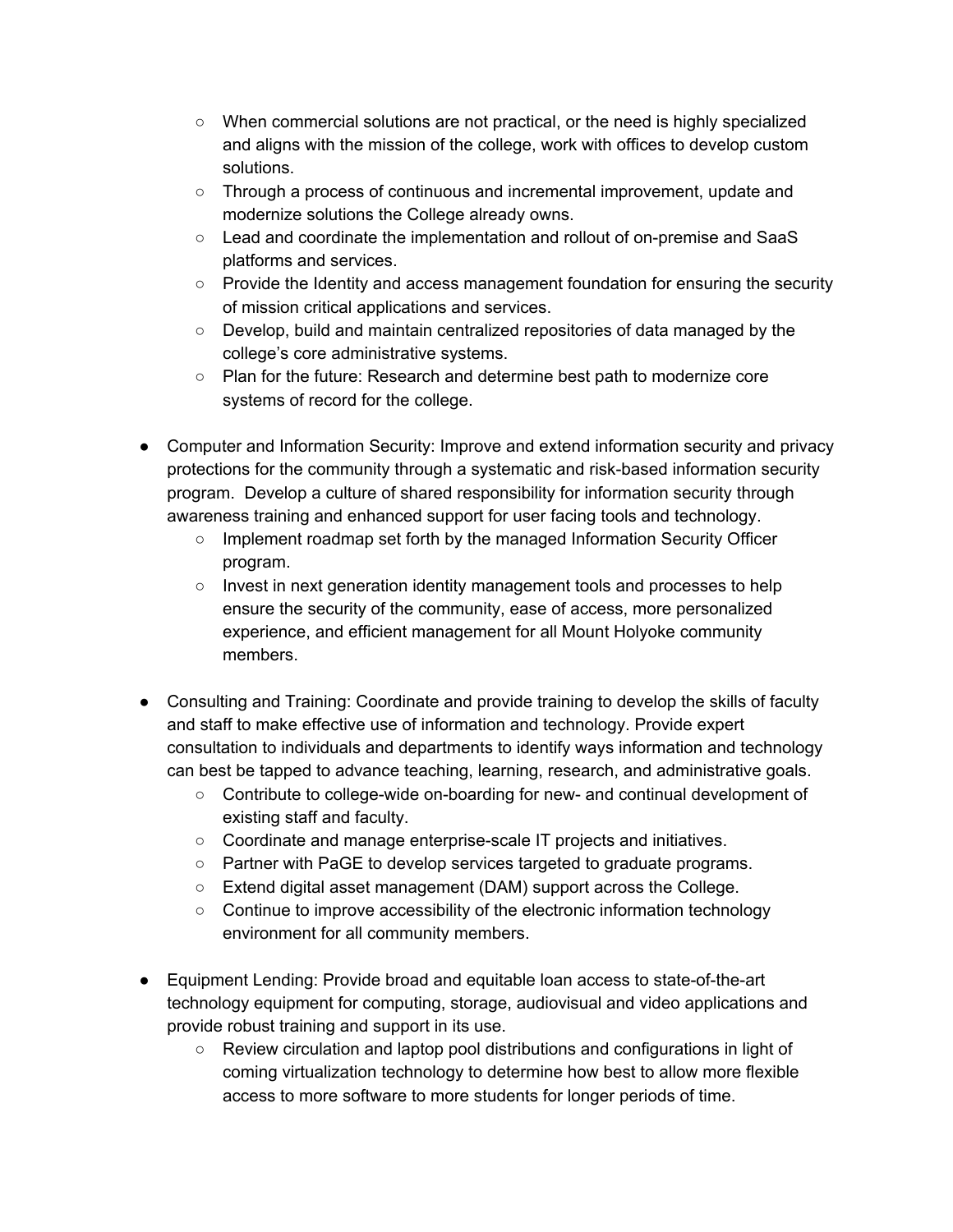- Infrastructure Services: Provide and support the network, processing, and storage environments required to meet the growing IT needs of the college.
	- Infrastructure selection and deployment is framed within the context of the most effective and efficient use of college resources. This work is done through a planful and continuous evolution of equipment and technology.
- Instructional Technology: Provide, enhance, and support the technologies necessary for effective instruction across campus. See "Pedagogy" for additional information on pedagogical uses of technologies. See "Teaching and Meeting Spaces" for information about technologies in classrooms.
	- Through a process of continuous and incremental improvement, develop the college's digital learning environment (i.e. Moodle and potential successors).
	- Continue to improve accessibility of the electronic information technology environment and support for student accommodations in collaboration with AccessAbility Services.
	- $\circ$  In collaboration with appropriate departments, programs, and initiatives, develop the ability to support quantitative reasoning and data science across the curriculum.
	- Provide sound design and visual media production support; expand curricular support for Visual Culture and technology and the arts.
	- Support faculty curricular use of the makerspace.
- Library and Archival Collections: Develop the College's distinctive and responsive collections and provide services and technological infrastructure to ensure access to materials that fit teaching and student research needs and to archival collections that document the history and life of the College.
	- Through a process of continuous improvement, ensure that we are providing access to collections that fit current teaching and student research needs.
	- Significantly improve discoverability of collections.
	- Develop the digital library environment and workflow to house MHC's unique digitized and born-digital collections.
	- In conjunction with the Museum, develop the "Campus as Collection" concept and pursue major grant/gift opportunities for funding.
- LITS Facilities and Spaces: Position LITS and the LITS Complex as a rich, accessible, inclusive, academically focused, fun, and engaging hub for community activity, complementing the new Community Center.
	- Take leadership on developing programming related to information and technology issues; Develop programming that resonates with college-wide topics and themes.
	- Continue to improve LITS building accessibility, functionality, and aesthetics.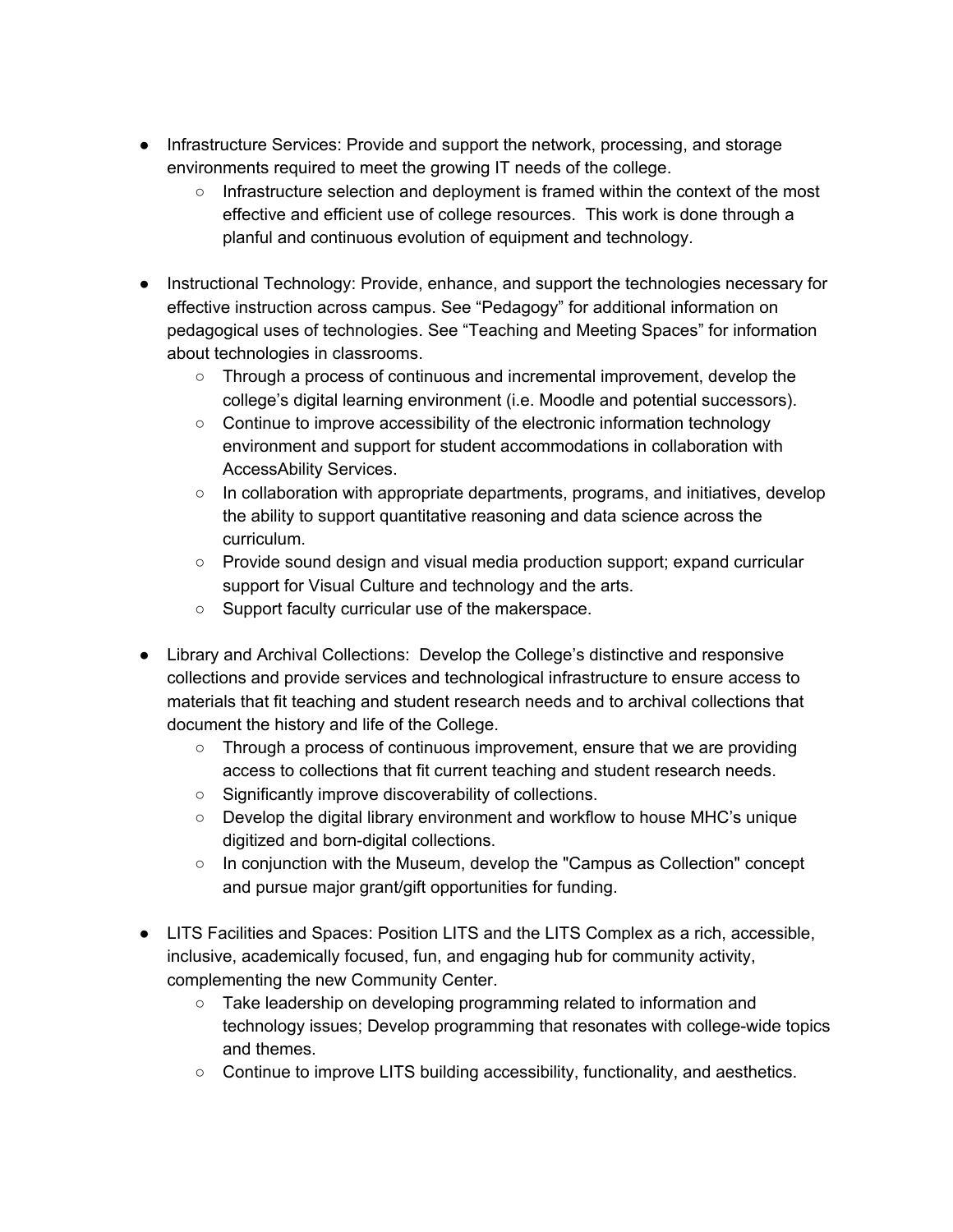- Collaborate with College's facility planning efforts to make best use of Dwight Hall. Align LITS activities with college plans and priorities for teaching, learning and advising in Dwight Hall.
- Develop a plan to renovate and renew LITS complex for inclusion in future strategic plans and fund-raising initiatives.
- Pedagogy: Collaborate with faculty to identify tools and methods for course instruction, design research assignments and projects, and develop new and innovative curricula. Teach workshops and in-class sessions on library research and curricular technology.
	- Expand curricular support for technology and the arts by providing technical and educational coordination for the 4-year Sherman Fairchild Foundation Technology and the Arts project (FY18-21)
	- Support and provide expertise in pedagogical innovation and high-impact teaching practices, such as object- and team-based learning and eportfolios, in collaboration with the Teaching and Learning Initiative (TLI). Develop staff to more effectively partner in these areas.
	- Provide leadership in information literacy and technology literacy instruction.
- Research: Teach students how to be effective researchers and ethical participants in scholarly conversations. Support faculty engaged in scholarship production by providing access to research infrastructure and support including collections, consultations, and technologies.
	- Develop and publicize a LITS Data Services Program which provides faculty and student data support.
	- Enhance support for high performance computing through the Massachusetts Green High Performance Computing Center and other cloud and collaborative solutions.
- Teaching and Meeting Spaces: Provide and maintain flexible, sound, and well-designed technologies for teaching and meeting spaces with an emphasis on user interface and reliability. Maintain state-of-the-art standards and consistency across spaces to support ease-of-use and broad functionality.
	- Continue collaboration with Dean of Faculty and other stakeholders to support the evolution of Makerspace from its current location to its more permanent space.
	- Explore new models for academic computing labs and software based on usage metrics, including use of VCL and Application Virtualization.
	- Continue to evolve the classroom technology environment to best align with faculty pedagogical approaches.
	- Continue to evolve the non-classroom AV environment, including digital signage.
- Technical Support: Provide a broad range of flexible, responsive, proactive, and accurate support options designed to educate users about technology as well as solve a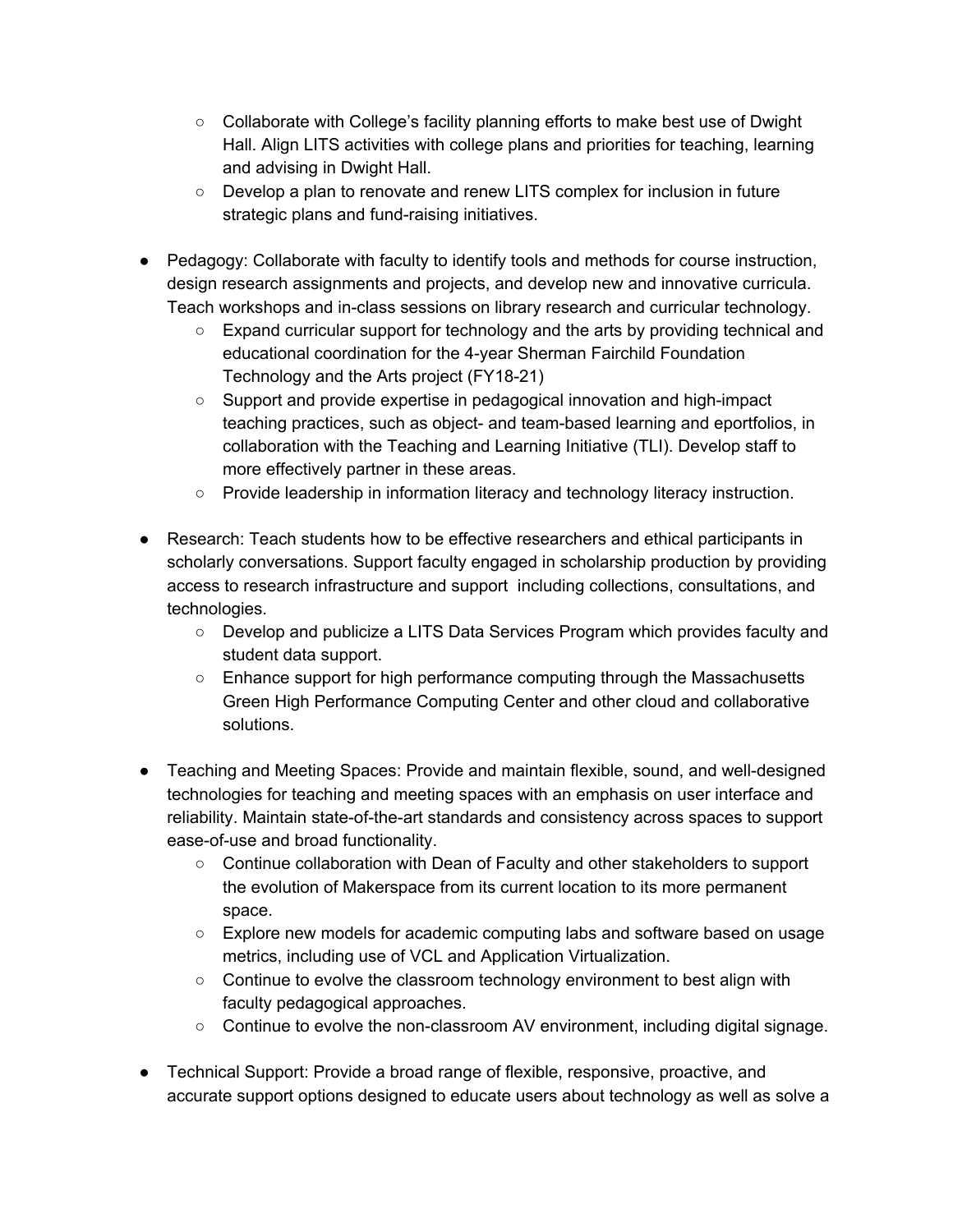wide variety of hardware and software problems. Track incidents, problems and changes and document solutions.

- Improve the responsiveness and effectiveness of direct user support.
- Explore new models for securing desktop and laptop computers.
- Continue to build out and standardize procedures with desktop management tools.
- Improve the user experience and efficiency of the college print environment, informed by usage metrics and user feedback.
- Track printer usage across campus to allow for data driven print management of the printer fleet, chargebacks and inventory distribution.
- Video and Videoconferencing Services: Offer a variety of video services in support of academic endeavors including videography, basic editing, video streaming and videoconferencing services to enhance teaching and learning.
	- Provide support and training in use of video technologies for academic and administrative needs
	- Provide video recording, streaming and editing services in support of a variety of teaching and learning applications
- Websites and Blogs: Provide and support locally hosted-web and blog services through a combination of open source and commercial products, while looking to cloud-based solutions and platforms for more powerful and flexible options.
	- Extend the use of My.MtHolyoke as the college's primary means of internal communication and sharing.
	- Expand use of WordPress as an online publishing platform for individuals and explore additional venues for digital publishing by individuals.
- LITS' Organizational Effectiveness: Recruit a diverse staff and develop an effective, inclusive organization to meet the evolving needs of the college within a changing information and technology environment.
	- In collaboration with the College, improve LITS' ability to recruit a diverse staff, and foster an inclusive work environment.
	- Create internship, post-bac, and other opportunities to recruit Mount Holyoke graduates into information and technology professions.
	- Develop scaffolded professional development for staff and managers, integrated with regular performance reviews, that draws on industry best practices.
	- Develop and implement a LITS customer service strategy that includes the prioritization of the LITS web site as service point.
	- Create a cohesive communications strategy for LITS that addresses both internal and external audiences.
	- Position ASC's goals and resource needs more strategically within the College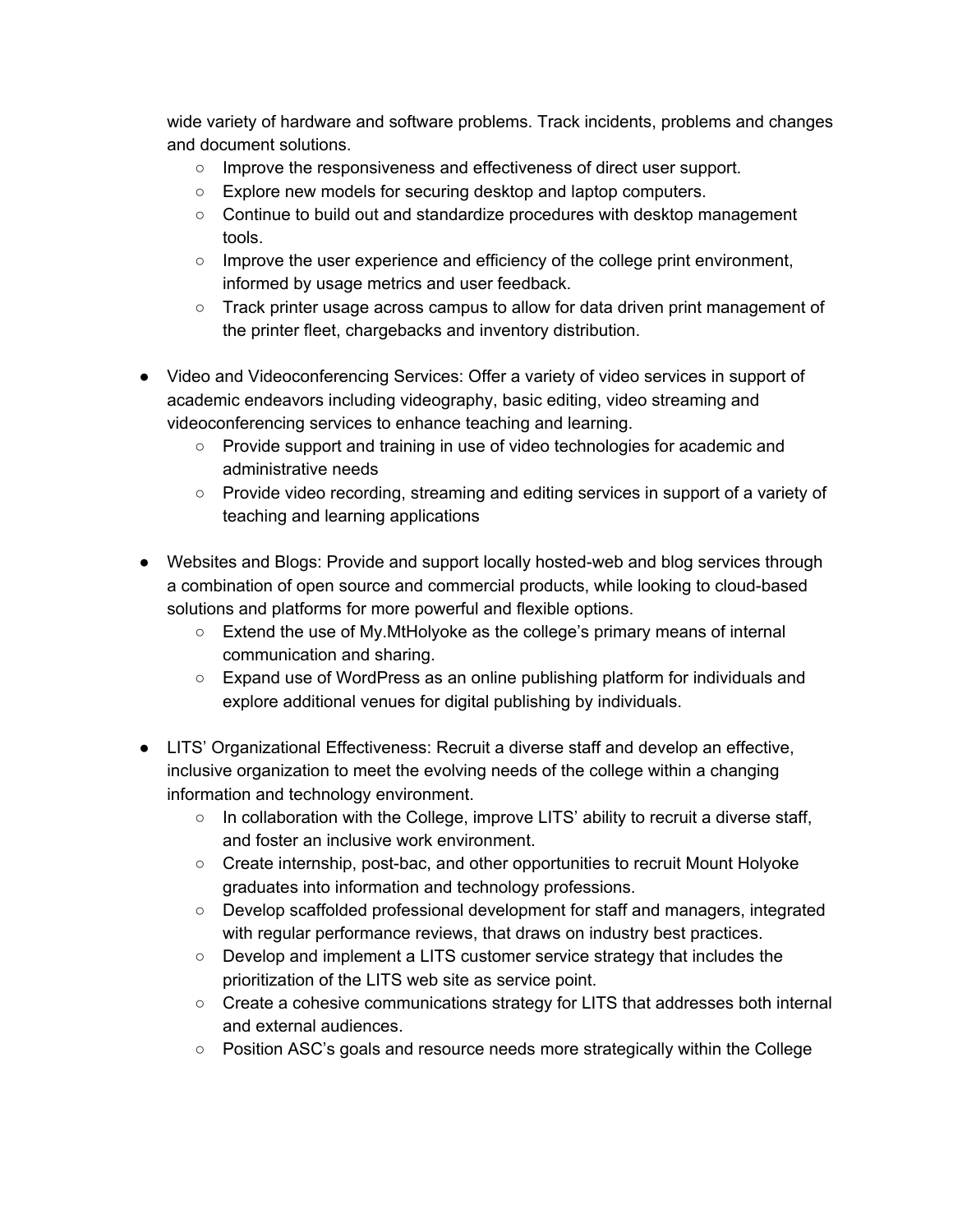- Continue to improve procurement workflows and approaches for addressing compliance issues such as information security, protection of sensitive data and ensuring accessibility of all systems where there is an end-user interface.
- Increase capacity for scanning by expanding into nights/weekends and explore opportunities and benefits to centralizing scanning operations and expand on-demand scanning services.